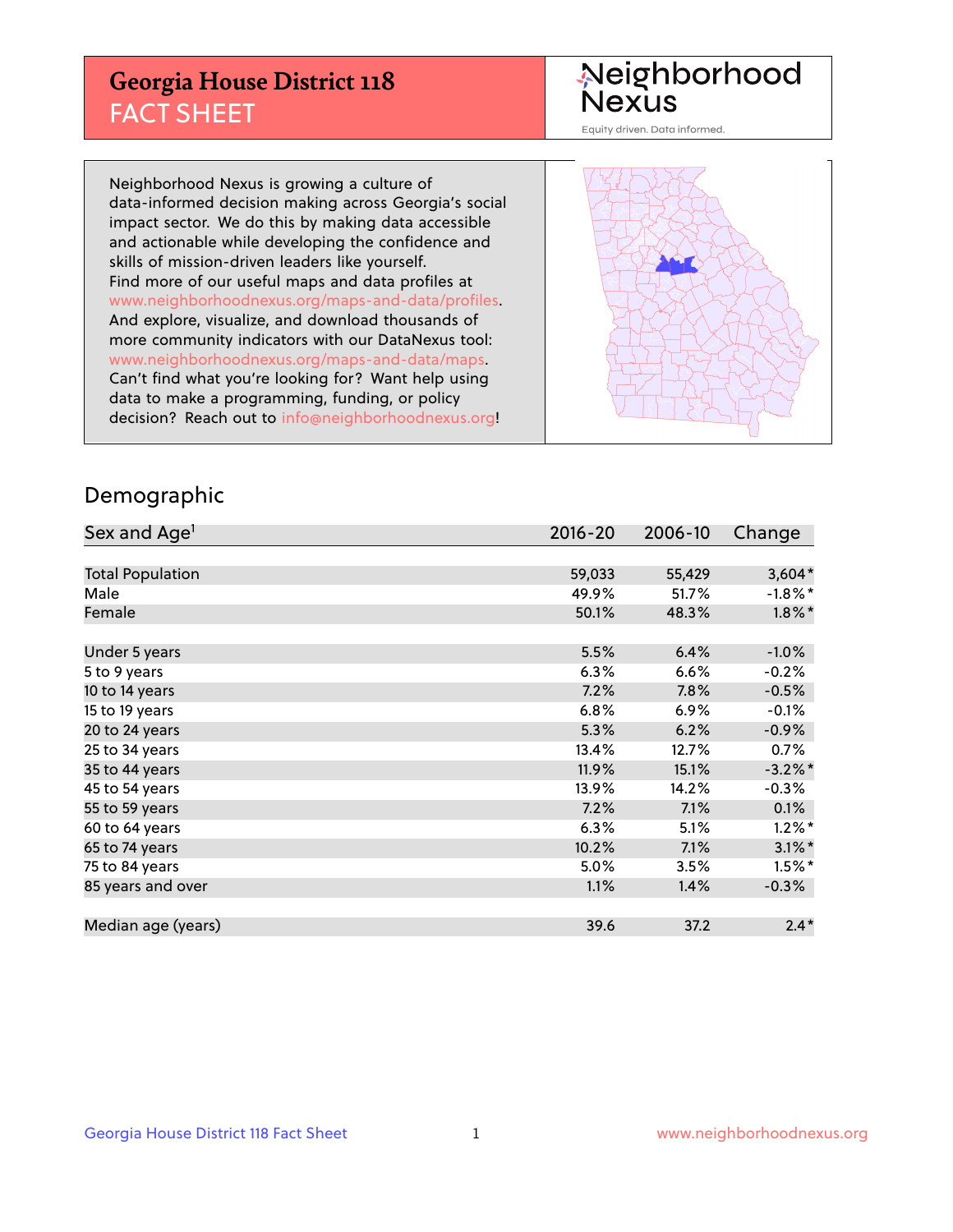## Demographic, continued...

| Race <sup>2</sup>                                            | $2016 - 20$  | 2006-10      | Change            |
|--------------------------------------------------------------|--------------|--------------|-------------------|
| <b>Total population</b>                                      | 59,033       | 55,429       | $3,604*$          |
| One race                                                     | 97.6%        | 99.3%        | $-1.7%$ *         |
| White                                                        | 71.5%        | 72.5%        | $-1.0%$           |
| <b>Black or African American</b>                             | 24.3%        | 25.0%        | $-0.7%$           |
| American Indian and Alaska Native                            | 0.1%         | 0.3%         | $-0.2%$           |
| Asian                                                        | 0.5%         | 0.5%         | $-0.0%$           |
| Native Hawaiian and Other Pacific Islander                   | 0.0%         | 0.0%         | $-0.0%$           |
| Some other race                                              | 1.2%         | 1.0%         | 0.2%              |
| Two or more races                                            | 2.4%         | 0.7%         | $1.7\%$ *         |
| Race alone or in combination with other race(s) <sup>3</sup> | $2016 - 20$  | 2006-10      | Change            |
|                                                              |              |              |                   |
| Total population                                             | 59,033       | 55,429       | $3,604*$          |
| White                                                        | 73.7%        | 73.0%        | 0.7%              |
| <b>Black or African American</b>                             | 25.6%        | 25.4%        | 0.2%              |
| American Indian and Alaska Native                            | 0.6%         | 0.5%         | 0.1%              |
| Asian                                                        | 0.9%         | 0.6%         | 0.3%              |
| Native Hawaiian and Other Pacific Islander                   | 0.0%         | 0.1%         | $-0.1%$           |
| Some other race                                              | 1.7%         | 1.1%         | 0.5%              |
| Hispanic or Latino and Race <sup>4</sup>                     | $2016 - 20$  | 2006-10      | Change            |
| <b>Total population</b>                                      | 59,033       | 55,429       | $3,604*$          |
| Hispanic or Latino (of any race)                             | 3.3%         | 3.0%         | 0.3%              |
| Not Hispanic or Latino                                       | 96.7%        | 97.0%        | $-0.3%$           |
| White alone                                                  | 70.0%        | 70.7%        | $-0.7%$           |
| Black or African American alone                              | 24.1%        | 24.8%        | $-0.7%$           |
| American Indian and Alaska Native alone                      | 0.0%         | 0.3%         | $-0.3%$           |
| Asian alone                                                  | 0.4%         | 0.5%         | $-0.0%$           |
| Native Hawaiian and Other Pacific Islander alone             | $0.0\%$      | 0.0%         | $-0.0%$           |
|                                                              |              |              |                   |
| Some other race alone<br>Two or more races                   | 0.1%<br>2.1% | 0.0%<br>0.7% | 0.1%<br>$1.4\%$ * |
|                                                              |              |              |                   |
| U.S. Citizenship Status <sup>5</sup>                         | $2016 - 20$  | 2006-10      | Change            |
| Foreign-born population                                      | 1,567        | 1,383        | 184               |
| Naturalized U.S. citizen                                     | 46.7%        | 30.5%        | 16.2%             |
| Not a U.S. citizen                                           | 53.3%        | 69.5%        | $-16.2%$          |
|                                                              |              |              |                   |
| Citizen, Voting Age Population <sup>6</sup>                  | 2016-20      | 2006-10      | Change            |
| Citizen, 18 and over population                              | 44,618       | 40,662       | 3,956*            |
| Male                                                         | 50.2%        | 51.0%        | $-0.8%$           |
| Female                                                       | 49.8%        | 49.0%        | 0.8%              |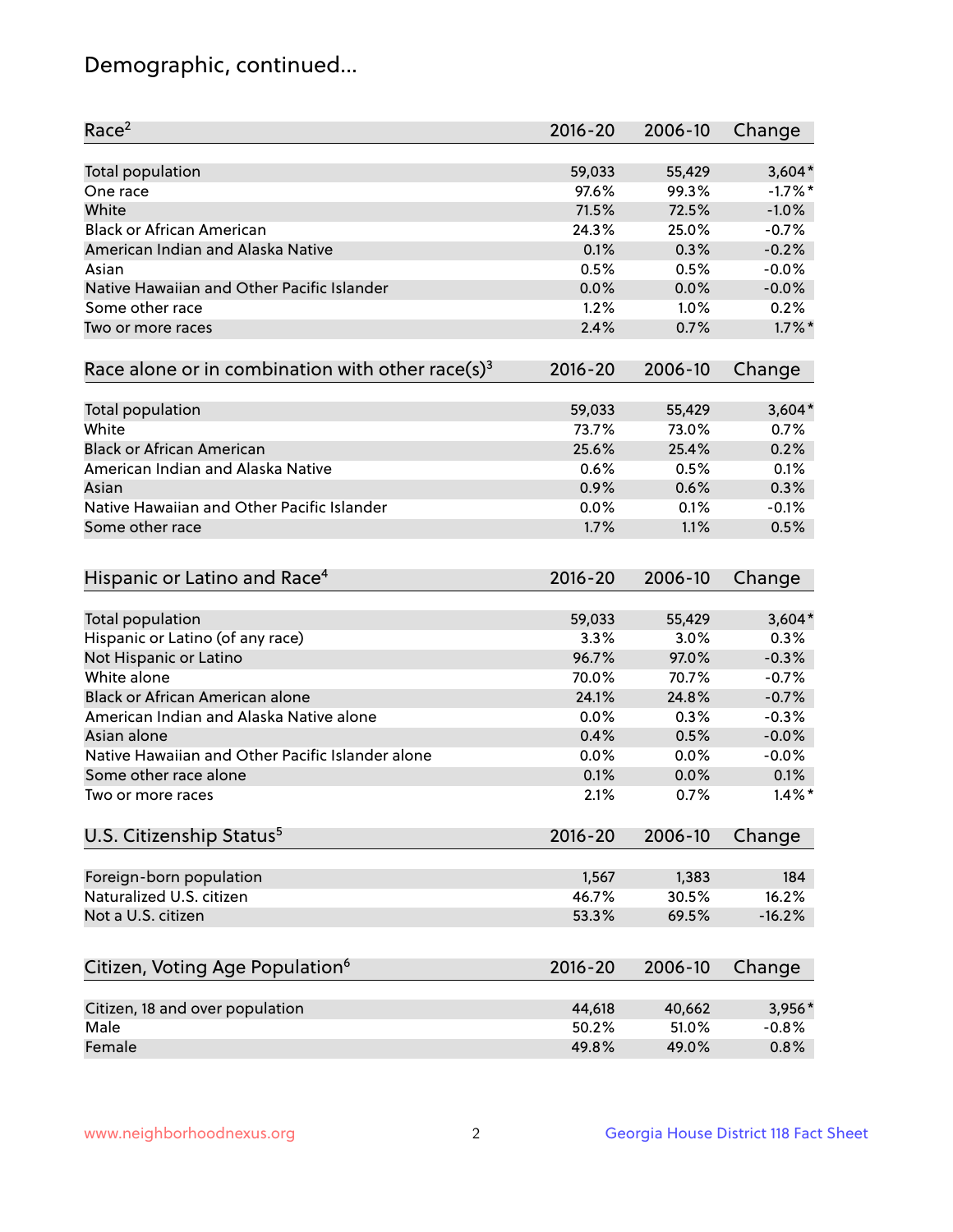#### Economic

| Income <sup>7</sup>                                 | 2016-20 | 2006-10 | Change     |
|-----------------------------------------------------|---------|---------|------------|
|                                                     |         |         |            |
| All households                                      | 20,930  | 19,444  | 1,486*     |
| Less than \$10,000                                  | 4.7%    | 7.3%    | $-2.6\%$ * |
| \$10,000 to \$14,999                                | 5.1%    | 5.8%    | $-0.8%$    |
| \$15,000 to \$24,999                                | 8.0%    | 11.8%   | $-3.8\%$ * |
| \$25,000 to \$34,999                                | 11.2%   | 10.4%   | 0.8%       |
| \$35,000 to \$49,999                                | 15.5%   | 14.9%   | 0.6%       |
| \$50,000 to \$74,999                                | 18.1%   | 22.8%   | $-4.7%$ *  |
| \$75,000 to \$99,999                                | 13.6%   | 11.3%   | 2.3%       |
| \$100,000 to \$149,999                              | 15.4%   | 11.9%   | $3.6\%$ *  |
| \$150,000 to \$199,999                              | 5.8%    | 1.6%    | $4.2\%$ *  |
| \$200,000 or more                                   | 2.6%    | 2.1%    | 0.5%       |
| Median household income (dollars)                   | 57,953  | 49,660  | 8,293*     |
| Mean household income (dollars)                     | 74,172  | 60,226  | 13,946*    |
| With earnings                                       | 72.8%   | 79.3%   | $-6.4\%$ * |
| Mean earnings (dollars)                             | 73,532  | 61,132  | 12,400*    |
| <b>With Social Security</b>                         | 37.9%   | 30.3%   | $7.6\%$ *  |
| Mean Social Security income (dollars)               | 19,470  | 14,592  | 4,878*     |
| With retirement income                              | 26.4%   | 20.2%   | $6.2\%$ *  |
| Mean retirement income (dollars)                    | 28,161  | 20,966  | 7,195*     |
| With Supplemental Security Income                   | $8.7\%$ | 4.3%    | 4.4%*      |
| Mean Supplemental Security Income (dollars)         | 10,704  | 8,028   | 2,676*     |
| With cash public assistance income                  | 0.9%    | 1.3%    | $-0.4%$    |
| Mean cash public assistance income (dollars)        | 946     | 2,252   | $-1,306$   |
| With Food Stamp/SNAP benefits in the past 12 months | 13.8%   | 12.2%   | 1.6%       |
|                                                     |         |         |            |
| Families                                            | 15,800  | 14,763  | $1,037*$   |
| Less than \$10,000                                  | 3.1%    | 4.0%    | $-0.8%$    |
| \$10,000 to \$14,999                                | 4.3%    | 3.2%    | 1.1%       |
| \$15,000 to \$24,999                                | 6.2%    | 10.4%   | $-4.2\%$ * |
| \$25,000 to \$34,999                                | 11.6%   | 8.6%    | $3.0\%$ *  |
| \$35,000 to \$49,999                                | 13.5%   | 15.8%   | $-2.3%$    |
| \$50,000 to \$74,999                                | 19.0%   | 24.7%   | $-5.7\%$ * |
| \$75,000 to \$99,999                                | 14.4%   | 14.5%   | $-0.1%$    |
| \$100,000 to \$149,999                              | 18.1%   | 14.2%   | $3.9\%$ *  |
| \$150,000 to \$199,999                              | 6.8%    | 2.0%    | 4.8%*      |
| \$200,000 or more                                   | 3.0%    | 2.6%    | 0.3%       |
| Median family income (dollars)                      | 65,669  | 57,980  | 7,690*     |
| Mean family income (dollars)                        | 79,836  | 68,382  | $11,454*$  |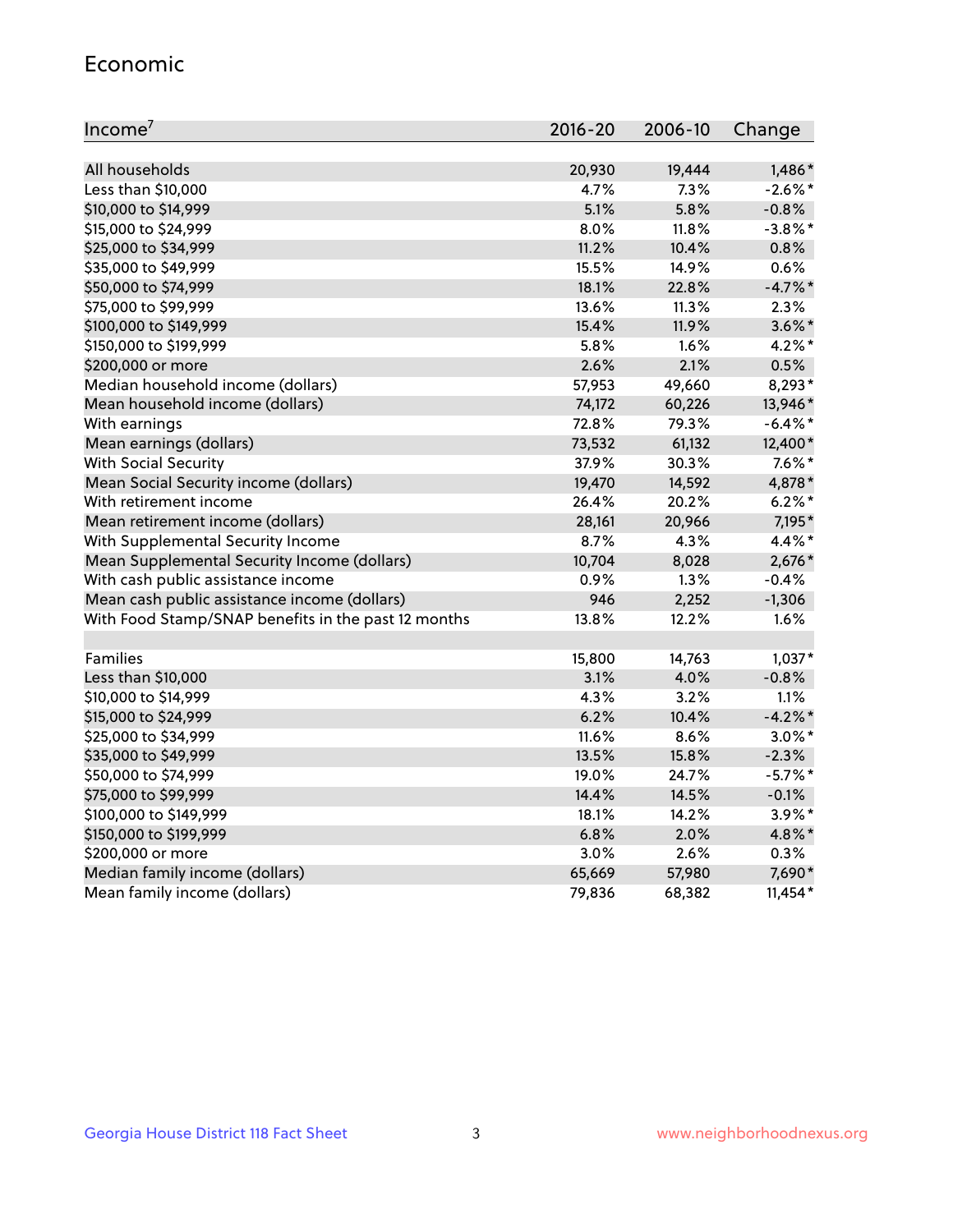## Economic, continued...

| Income, continued <sup>8</sup>                           | $2016 - 20$ | 2006-10 | Change    |
|----------------------------------------------------------|-------------|---------|-----------|
|                                                          |             |         |           |
| Nonfamily households                                     | 5,131       | 4,682   | 449       |
| Median nonfamily income (dollars)                        | 36,572      | 24,759  | $11,812*$ |
| Mean nonfamily income (dollars)                          | 52,456      | 31,406  | 21,050*   |
|                                                          |             |         |           |
| Median earnings for workers (dollars)                    | 33,168      | 28,268  | 4,900*    |
| Median earnings for male full-time, year-round workers   | 47,969      | 41,257  | $6,712*$  |
| (dollars)                                                |             |         |           |
| Median earnings for female full-time, year-round workers | 35,738      | 32,106  | 3,632*    |
| (dollars)                                                |             |         |           |
|                                                          |             |         |           |
| Per capita income (dollars)                              | 26,956      | 21,885  | 5,071*    |
|                                                          |             |         |           |
| Families and People Below Poverty Level <sup>9</sup>     | 2016-20     | 2006-10 | Change    |
|                                                          |             |         |           |
| <b>All families</b>                                      | 12.1%       | 9.3%    | 2.7%      |
| With related children under 18 years                     | 18.1%       | 14.6%   | 3.5%      |
| With related children under 5 years only                 | 12.7%       | 11.8%   | 0.9%      |
| Married couple families                                  | 6.5%        | 5.0%    | 1.5%      |
| With related children under 18 years                     | 8.7%        | 6.7%    | 2.1%      |
| With related children under 5 years only                 | 10.3%       | 6.2%    | 4.1%      |
| Families with female householder, no husband present     | 29.9%       | 25.8%   | 4.1%      |
| With related children under 18 years                     | 37.6%       | 36.3%   | 1.2%      |
| With related children under 5 years only                 | 19.1%       | 35.2%   | $-16.1%$  |
|                                                          |             |         |           |
| All people                                               | 16.1%       | 12.4%   | $3.7\%$ * |
| Under 18 years                                           | 24.3%       | 17.4%   | 6.8%      |
| Related children under 18 years                          | 23.7%       | 17.1%   | $6.6\%$ * |
| Related children under 5 years                           | 26.3%       | 19.1%   | 7.2%      |
| Related children 5 to 17 years                           | 22.8%       | 16.4%   | 6.4%      |
| 18 years and over                                        | 13.5%       | 10.6%   | 2.9%      |
| 18 to 64 years                                           | 14.5%       | 10.2%   | 4.3%*     |
| 65 years and over                                        | 10.0%       | 12.4%   | $-2.4%$   |
| People in families                                       | 14.8%       | 10.2%   | 4.6%*     |
| Unrelated individuals 15 years and over                  | 24.7%       | 28.3%   | $-3.6%$   |
|                                                          |             |         |           |
| Non-Hispanic white people                                | 12.1%       | 8.8%    | $3.3\%$ * |
| Black or African-American people                         | 30.5%       | 22.8%   | $7.7\%$ * |
| Asian people                                             | 2.3%        | $0.0\%$ | 2.3%      |
| Hispanic or Latino people                                | 4.0%        | 6.7%    | $-2.7%$   |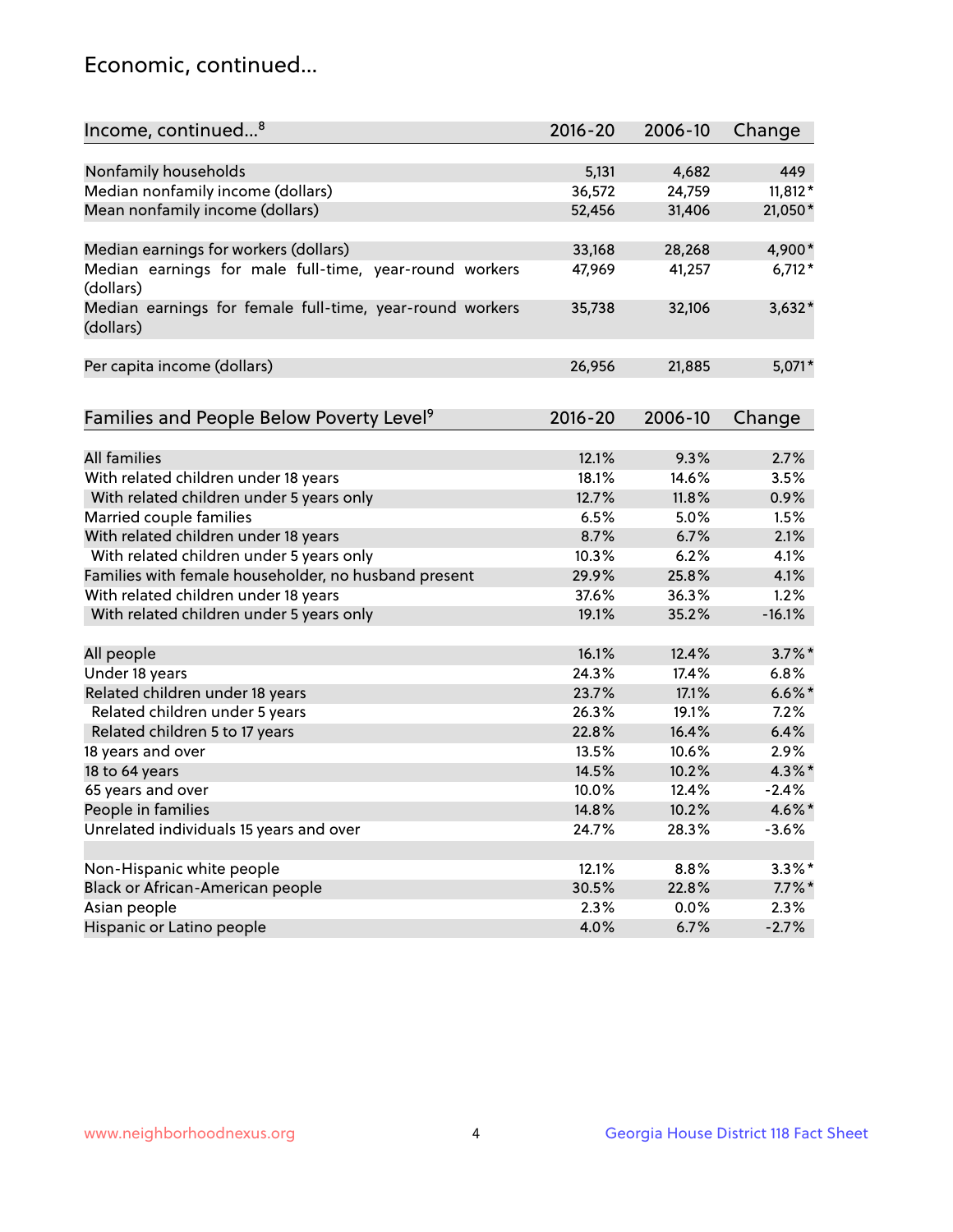## Employment

| Employment Status <sup>10</sup>                               | $2016 - 20$ | 2006-10 | Change     |
|---------------------------------------------------------------|-------------|---------|------------|
|                                                               |             |         |            |
| Population 16 years and over                                  | 46,989      | 43,198  | $3,792*$   |
| In labor force                                                | 53.3%       | 60.7%   | $-7.4\%$ * |
| Civilian labor force                                          | 53.2%       | 60.6%   | $-7.4\%$ * |
| Employed                                                      | 50.8%       | 55.2%   | $-4.4\%$ * |
| Unemployed                                                    | 2.4%        | 5.4%    | $-3.0%$    |
| <b>Armed Forces</b>                                           | 0.1%        | 0.2%    | $-0.1%$    |
| Not in labor force                                            | 46.7%       | 39.3%   | $7.4\%$ *  |
| Civilian labor force                                          | 24,996      | 26,160  | $-1,164$   |
| <b>Unemployment Rate</b>                                      | 4.6%        | 8.9%    | $-4.3%$    |
|                                                               |             |         |            |
| Females 16 years and over                                     | 23,382      | 20,955  | $2,427*$   |
| In labor force                                                | 50.7%       | 58.1%   | $-7.4\%$ * |
| Civilian labor force                                          | 50.7%       | 58.0%   | $-7.3\%$ * |
| Employed                                                      | 49.1%       | 52.7%   | $-3.5%$    |
|                                                               | 3,310       |         | $-769*$    |
| Own children of the householder under 6 years                 |             | 4,079   |            |
| All parents in family in labor force                          | 66.0%       | 64.6%   | 1.4%       |
| Own children of the householder 6 to 17 years                 | 9,070       | 8,932   | 138        |
| All parents in family in labor force                          | 69.0%       | 79.4%   | $-10.4%$   |
|                                                               |             |         |            |
| Industry <sup>11</sup>                                        | $2016 - 20$ | 2006-10 | Change     |
|                                                               |             |         |            |
| Civilian employed population 16 years and over                | 23,852      | 23,826  | 26         |
| Agriculture, forestry, fishing and hunting, and mining        | 1.1%        | 1.9%    | $-0.8%$    |
| Construction                                                  | 10.6%       | 11.4%   | $-0.8%$    |
| Manufacturing                                                 | 11.8%       | 14.0%   | $-2.3%$    |
| Wholesale trade                                               | 3.0%        | 3.5%    | $-0.5%$    |
| Retail trade                                                  | 14.6%       | 11.7%   | $2.8\%$ *  |
| Transportation and warehousing, and utilities                 | 9.1%        | 11.3%   | $-2.2%$    |
| Information                                                   | 1.1%        | 1.2%    | $-0.1%$    |
| Finance and insurance, and real estate and rental and leasing | 5.1%        | 4.8%    | 0.3%       |
| Professional, scientific, and management, and administrative  | 8.5%        | 7.7%    | 0.8%       |
| and waste management services                                 |             |         |            |
| Educational services, and health care and social assistance   | 18.2%       | 16.9%   | 1.3%       |
| Arts, entertainment, and recreation, and accommodation and    | 6.2%        | 5.0%    | 1.2%       |
| food services                                                 |             |         |            |
| Other services, except public administration                  | 5.7%        | 5.4%    | 0.3%       |
| Public administration                                         | 5.2%        | 5.3%    | $-0.1%$    |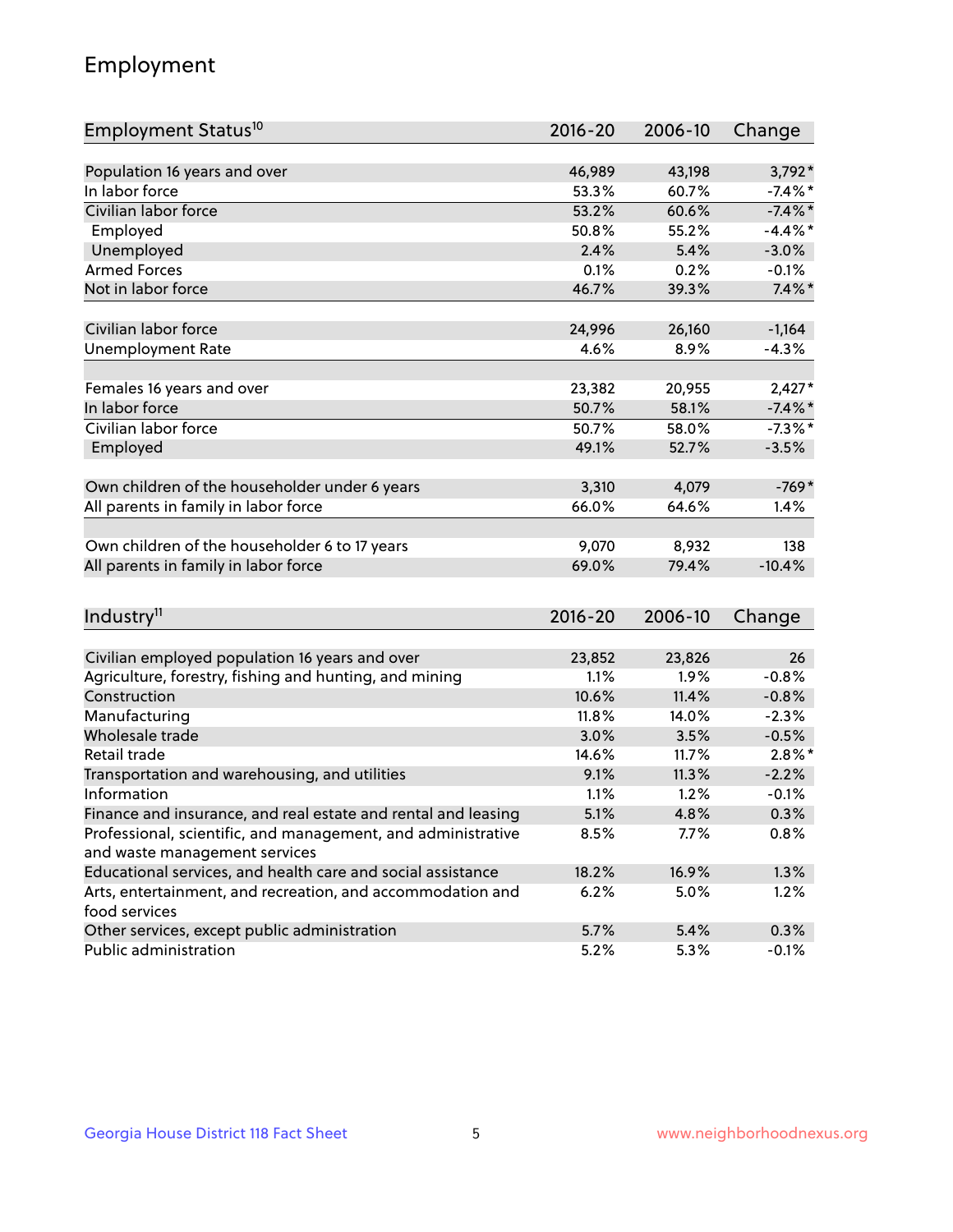## Employment, continued...

| Occupation <sup>12</sup>                                    | $2016 - 20$ | 2006-10 | Change     |
|-------------------------------------------------------------|-------------|---------|------------|
| Civilian employed population 16 years and over              | 23,852      | 23,826  | 26         |
| Management, business, science, and arts occupations         | 30.5%       | 25.2%   | $5.3\%$ *  |
| Service occupations                                         | 14.6%       | 14.1%   | 0.5%       |
| Sales and office occupations                                | 23.4%       | 25.3%   | $-1.9%$    |
| and<br>Natural<br>maintenance                               | 12.0%       | 16.6%   | $-4.6\%$ * |
| resources,<br>construction,<br>occupations                  |             |         |            |
| Production, transportation, and material moving occupations | 19.6%       | 18.8%   | 0.8%       |
| Class of Worker <sup>13</sup>                               | $2016 - 20$ | 2006-10 | Change     |
|                                                             |             |         | 26         |
| Civilian employed population 16 years and over              | 23,852      | 23,826  | 2.9%       |
| Private wage and salary workers                             | 79.5%       | 76.6%   |            |
| Government workers                                          | 15.8%       | 15.6%   | 0.1%       |
| Self-employed in own not incorporated business workers      | 4.7%        | 7.3%    | $-2.6\%$ * |
| Unpaid family workers                                       | 0.0%        | 0.4%    | $-0.4%$    |
| Job Flows <sup>14</sup>                                     | 2019        | 2010    | Change     |
|                                                             |             |         |            |
| Total Jobs in district                                      | 12,029      | 11,041  | 988        |
| Held by residents of district                               | 32.8%       | 38.2%   | $-5.4%$    |
| Held by non-residents of district                           | 67.2%       | 61.8%   | 5.4%       |
| Jobs by Industry Sector <sup>15</sup>                       | 2019        | 2010    | Change     |
| Total Jobs in district                                      | 12,029      | 11,041  | 988        |
|                                                             |             |         |            |
| Goods Producing sectors                                     | 16.9%       | 15.5%   | 1.4%       |
| Trade, Transportation, and Utilities sectors                | 25.5%       | 22.1%   | 3.4%       |
| All Other Services sectors                                  | 57.6%       | 62.4%   | $-4.8%$    |
| Total Jobs in district held by district residents           | 3,946       | 4,214   | $-268$     |
| <b>Goods Producing sectors</b>                              | 18.9%       | 17.6%   | 1.3%       |
| Trade, Transportation, and Utilities sectors                | 16.9%       | 14.6%   | 2.3%       |
| All Other Services sectors                                  | 64.2%       | 67.8%   | $-3.6%$    |
|                                                             |             |         |            |
| Jobs by Earnings <sup>16</sup>                              | 2019        | 2010    | Change     |
|                                                             |             |         |            |
| Total Jobs in district                                      | 12,029      | 11,041  | 988        |
| Jobs with earnings \$1250/month or less                     | 25.8%       | 27.3%   | $-1.5%$    |
| Jobs with earnings \$1251/month to \$3333/month             | 43.4%       | 46.6%   | $-3.2%$    |
| Jobs with earnings greater than \$3333/month                | 30.9%       | 26.1%   | 4.7%       |
| Total Jobs in district held by district residents           | 3,946       | 4,214   | $-268$     |
| Jobs with earnings \$1250/month or less                     | 30.2%       | 33.3%   | $-3.1%$    |
| Jobs with earnings \$1251/month to \$3333/month             | 42.8%       | 43.0%   | $-0.3%$    |
| Jobs with earnings greater than \$3333/month                | 27.0%       | 23.6%   | 3.4%       |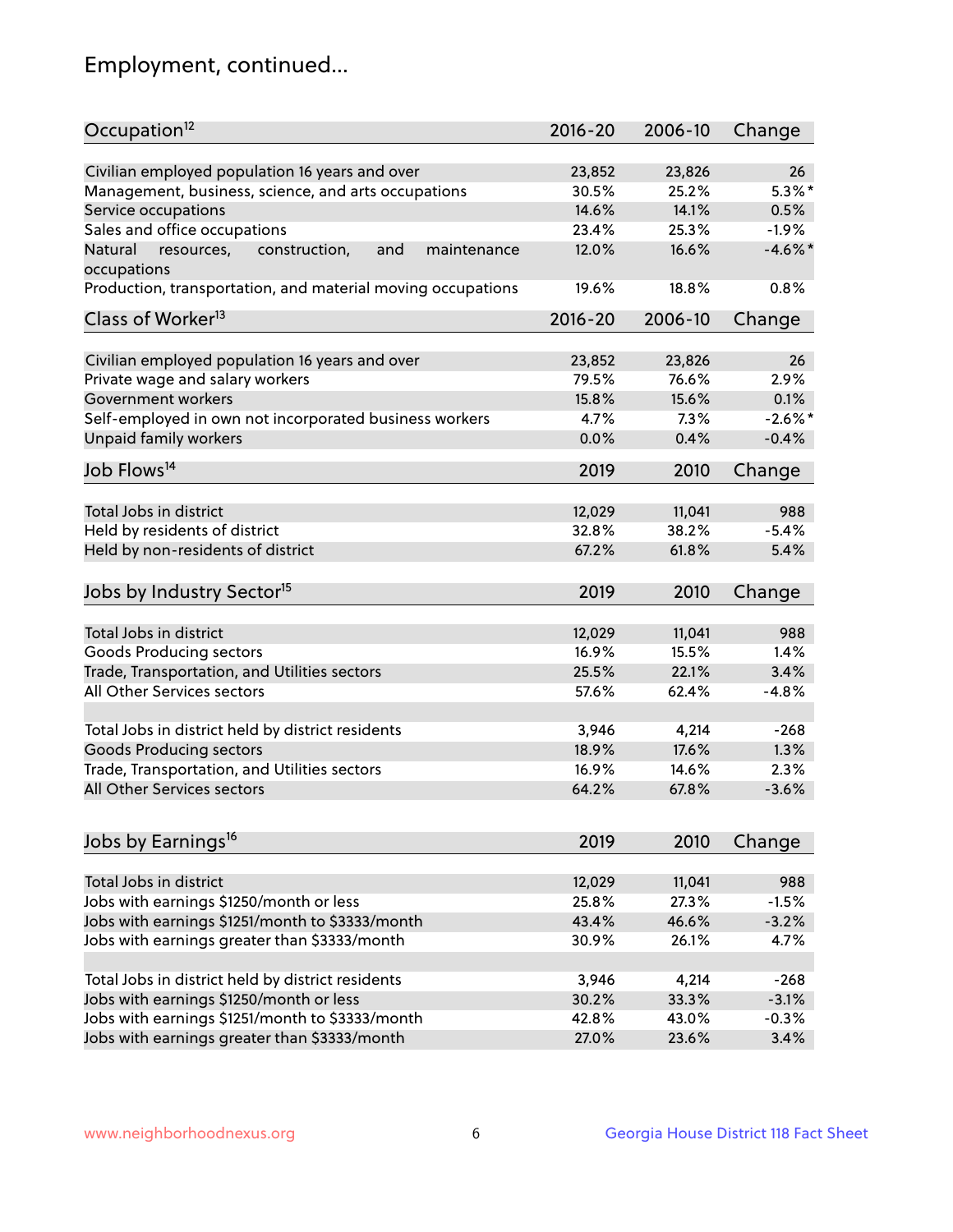## Employment, continued...

| 2019   | 2010   | Change  |
|--------|--------|---------|
|        |        |         |
| 12,029 | 11,041 | 988     |
| 24.0%  | 19.3%  | 4.7%    |
| 52.9%  | 59.7%  | $-6.8%$ |
| 23.1%  | 20.9%  | 2.1%    |
|        |        |         |
| 3.946  | 4.214  | $-268$  |
| 22.8%  | 18.8%  | 4.0%    |
| 50.6%  | 56.9%  | $-6.3%$ |
| 26.6%  | 24.3%  | 2.3%    |
|        |        |         |

#### Education

| School Enrollment <sup>18</sup>                | $2016 - 20$ | 2006-10 | Change     |
|------------------------------------------------|-------------|---------|------------|
|                                                |             |         |            |
| Population 3 years and over enrolled in school | 13,185      | 13,378  | $-194$     |
| Nursery school, preschool                      | 6.9%        | 7.1%    | $-0.2%$    |
| Kindergarten                                   | 4.2%        | 5.5%    | $-1.3%$    |
| Elementary school (grades 1-8)                 | 51.2%       | 49.0%   | 2.2%       |
| High school (grades 9-12)                      | 23.1%       | 23.9%   | $-0.8%$    |
| College or graduate school                     | 14.7%       | 14.6%   | 0.1%       |
| Educational Attainment <sup>19</sup>           | $2016 - 20$ | 2006-10 | Change     |
|                                                |             |         |            |
| Population 25 years and over                   | 40,640      | 36,663  | $3,977*$   |
| Less than 9th grade                            | 4.0%        | 5.1%    | $-1.1%$    |
| 9th to 12th grade, no diploma                  | 11.1%       | 15.2%   | $-4.1\%$ * |
| High school graduate (includes equivalency)    | 40.5%       | 42.0%   | $-1.5%$    |
| Some college, no degree                        | 21.0%       | 19.1%   | 1.9%       |
| Associate's degree                             | 7.5%        | 5.7%    | $1.8\%$ *  |
| Bachelor's degree                              | 10.2%       | 7.7%    | $2.5\%$ *  |
| Graduate or professional degree                | 5.8%        | 5.3%    | 0.5%       |
|                                                |             |         |            |
| Percent high school graduate or higher         | 84.9%       | 79.8%   | $5.2\%$ *  |
| Percent bachelor's degree or higher            | 15.9%       | 12.9%   | $3.0\%$ *  |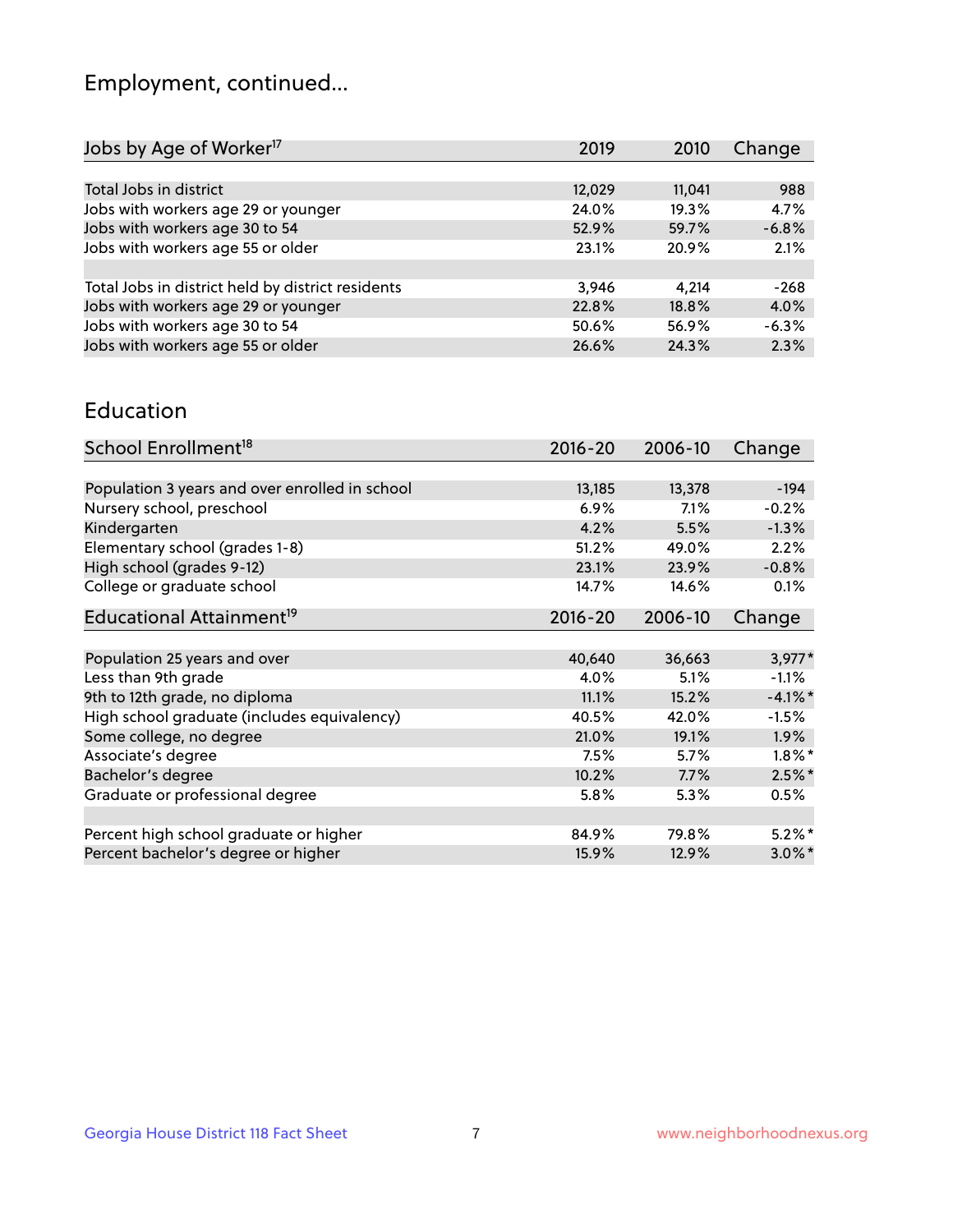## Housing

| Households by Type <sup>20</sup>                     | 2016-20 | 2006-10 | Change     |
|------------------------------------------------------|---------|---------|------------|
|                                                      |         |         |            |
| <b>Total households</b>                              | 20,930  | 19,444  | 1,486*     |
| Family households (families)                         | 75.5%   | 75.9%   | $-0.4%$    |
| With own children under 18 years                     | 28.6%   | 31.6%   | $-3.0%$    |
| Married-couple family                                | 55.2%   | 57.8%   | $-2.6%$    |
| With own children of the householder under 18 years  | 19.9%   | 23.1%   | $-3.1\%$ * |
| Male householder, no wife present, family            | 4.5%    | 5.3%    | $-0.7%$    |
| With own children of the householder under 18 years  | 1.9%    | 2.5%    | $-0.6%$    |
| Female householder, no husband present, family       | 15.7%   | 12.8%   | $2.9\%$ *  |
| With own children of the householder under 18 years  | 6.8%    | 6.1%    | 0.7%       |
| Nonfamily households                                 | 24.5%   | 24.1%   | 0.4%       |
| Householder living alone                             | 20.4%   | 20.3%   | 0.1%       |
| 65 years and over                                    | 11.2%   | 8.2%    | $2.9\%$ *  |
|                                                      |         |         |            |
| Households with one or more people under 18 years    | 34.2%   | 36.6%   | $-2.3%$    |
| Households with one or more people 65 years and over | 33.7%   | 24.5%   | $9.2\%$ *  |
|                                                      |         |         |            |
| Average household size                               | 2.68    | 2.73    | $-0.05$    |
| Average family size                                  | 3.08    | 3.16    | $-0.09$    |
|                                                      |         |         |            |
| Housing Occupancy <sup>21</sup>                      | 2016-20 | 2006-10 | Change     |
|                                                      |         |         |            |
| Total housing units                                  | 24,784  | 24,201  | 583        |
| Occupied housing units                               | 84.5%   | 80.3%   | $4.1\%$ *  |
| Vacant housing units                                 | 15.5%   | 19.7%   | $-4.1\%$ * |
|                                                      |         |         |            |
| Homeowner vacancy rate                               | 3.3     | 3.6     | $-0.3$     |
| Rental vacancy rate                                  | 3.3     | 3.4     | $-0.1$     |
|                                                      |         |         |            |
| Units in Structure <sup>22</sup>                     | 2016-20 | 2006-10 |            |
|                                                      |         |         | Change     |
| Total housing units                                  | 24,784  | 24,201  | 583        |
| 1-unit, detached                                     | 76.4%   | 76.8%   | $-0.4%$    |
| 1-unit, attached                                     | 0.7%    | 1.5%    | $-0.8%$    |
| 2 units                                              | 1.3%    | 1.3%    | 0.0%       |
| 3 or 4 units                                         | 0.9%    | 1.1%    | $-0.2%$    |
| 5 to 9 units                                         | 2.2%    | 0.7%    | 1.5%       |
| 10 to 19 units                                       | 0.3%    | 0.3%    | $-0.1%$    |
| 20 or more units                                     | 0.4%    | 0.5%    | $-0.1%$    |
| Mobile home                                          | 17.5%   | 17.7%   | $-0.2%$    |
| Boat, RV, van, etc.                                  | 0.3%    | 0.1%    | 0.2%       |
|                                                      |         |         |            |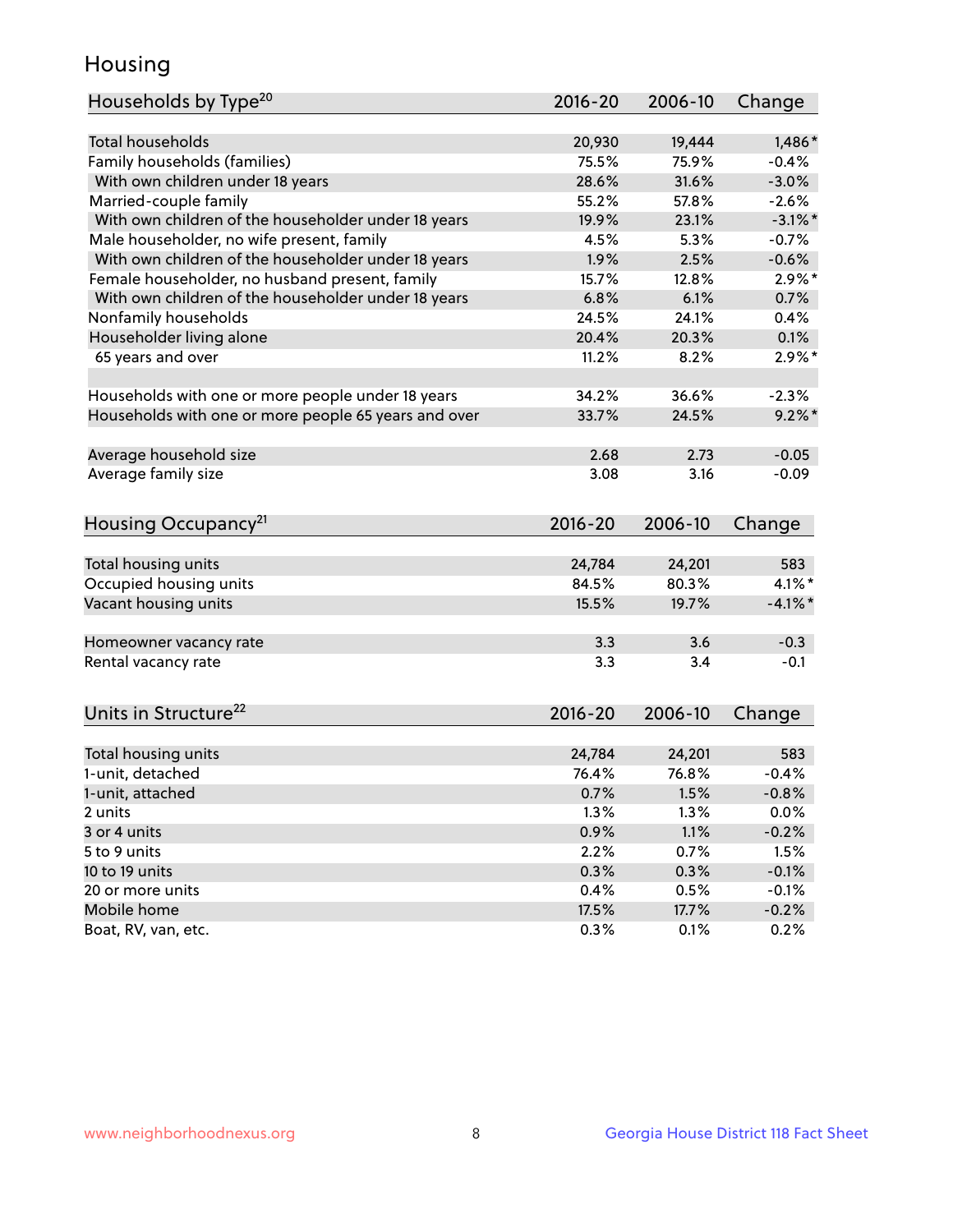## Housing, Continued...

| Year Structure Built <sup>23</sup>             | $2016 - 20$ | 2006-10 | Change     |
|------------------------------------------------|-------------|---------|------------|
| Total housing units                            | 24,784      | 24,201  | 583        |
| Built 2014 or later                            | 1.6%        | (X)     | (X)        |
| Built 2010 to 2013                             | 1.2%        | (X)     | (X)        |
| Built 2000 to 2009                             | 29.2%       | 20.0%   | $9.2\%$ *  |
| Built 1990 to 1999                             | 23.2%       | 25.2%   | $-2.0%$    |
| Built 1980 to 1989                             | 14.4%       | 17.5%   | $-3.2\%$ * |
| Built 1970 to 1979                             | 11.6%       | 11.9%   | $-0.3%$    |
| Built 1960 to 1969                             | 6.9%        | 9.7%    | $-2.9%$ *  |
| Built 1950 to 1959                             | 4.2%        | 5.2%    | $-1.0%$    |
| Built 1940 to 1949                             | 1.6%        | 2.4%    | $-0.9%$    |
| Built 1939 or earlier                          | 6.2%        | 8.0%    | $-1.8%$    |
| Housing Tenure <sup>24</sup>                   | $2016 - 20$ | 2006-10 | Change     |
| Occupied housing units                         | 20,930      | 19,444  | $1,486*$   |
| Owner-occupied                                 | 77.2%       | 78.0%   | $-0.9%$    |
| Renter-occupied                                | 22.8%       | 22.0%   | 0.9%       |
| Average household size of owner-occupied unit  | 2.61        | 2.72    | $-0.11*$   |
| Average household size of renter-occupied unit | 2.93        | 2.78    | $0.15*$    |
| Residence 1 Year Ago <sup>25</sup>             | 2016-20     | 2006-10 | Change     |
| Population 1 year and over                     | 58,429      | 54,595  | 3,834*     |
| Same house                                     | 87.1%       | 85.0%   | $2.2\%$ *  |
| Different house in the U.S.                    | 12.5%       | 15.0%   | $-2.5%$    |
| Same county                                    | 4.4%        | 5.7%    | $-1.3%$    |
| Different county                               | 8.1%        | 9.3%    | $-1.2%$    |
| Same state                                     | 7.2%        | 8.0%    | $-0.9%$    |
| Different state                                | 0.9%        | 1.2%    | $-0.3%$    |
| Abroad                                         | 0.3%        | 0.1%    | 0.3%       |
| Value of Housing Unit <sup>26</sup>            | $2016 - 20$ | 2006-10 | Change     |
| Owner-occupied units                           | 16,151      | 15,176  | 975*       |
| Less than \$50,000                             | 10.1%       | 8.6%    | 1.5%       |
| \$50,000 to \$99,999                           | 16.2%       | 19.5%   | $-3.3%$    |
| \$100,000 to \$149,999                         | 17.4%       | 21.6%   | $-4.2%$ *  |
| \$150,000 to \$199,999                         | 20.8%       | 18.3%   | 2.6%       |
| \$200,000 to \$299,999                         | 20.8%       | 15.9%   | 4.8%*      |
| \$300,000 to \$499,999                         | 12.3%       | 12.3%   | 0.0%       |
| \$500,000 to \$999,999                         | 1.9%        | 3.6%    | $-1.7%$    |
| \$1,000,000 or more                            | 0.6%        | 0.3%    | 0.2%       |
| Median (dollars)                               | 162,267     | 150,759 | $11,508*$  |
| Mortgage Status <sup>27</sup>                  | $2016 - 20$ | 2006-10 | Change     |
| Owner-occupied units                           | 16,151      | 15,176  | 975*       |
| Housing units with a mortgage                  | 60.9%       | 67.3%   | $-6.5%$ *  |
| Housing units without a mortgage               | 39.1%       | 32.7%   | $6.5%$ *   |
|                                                |             |         |            |

Georgia House District 118 Fact Sheet 9 9 9 www.neighborhoodnexus.org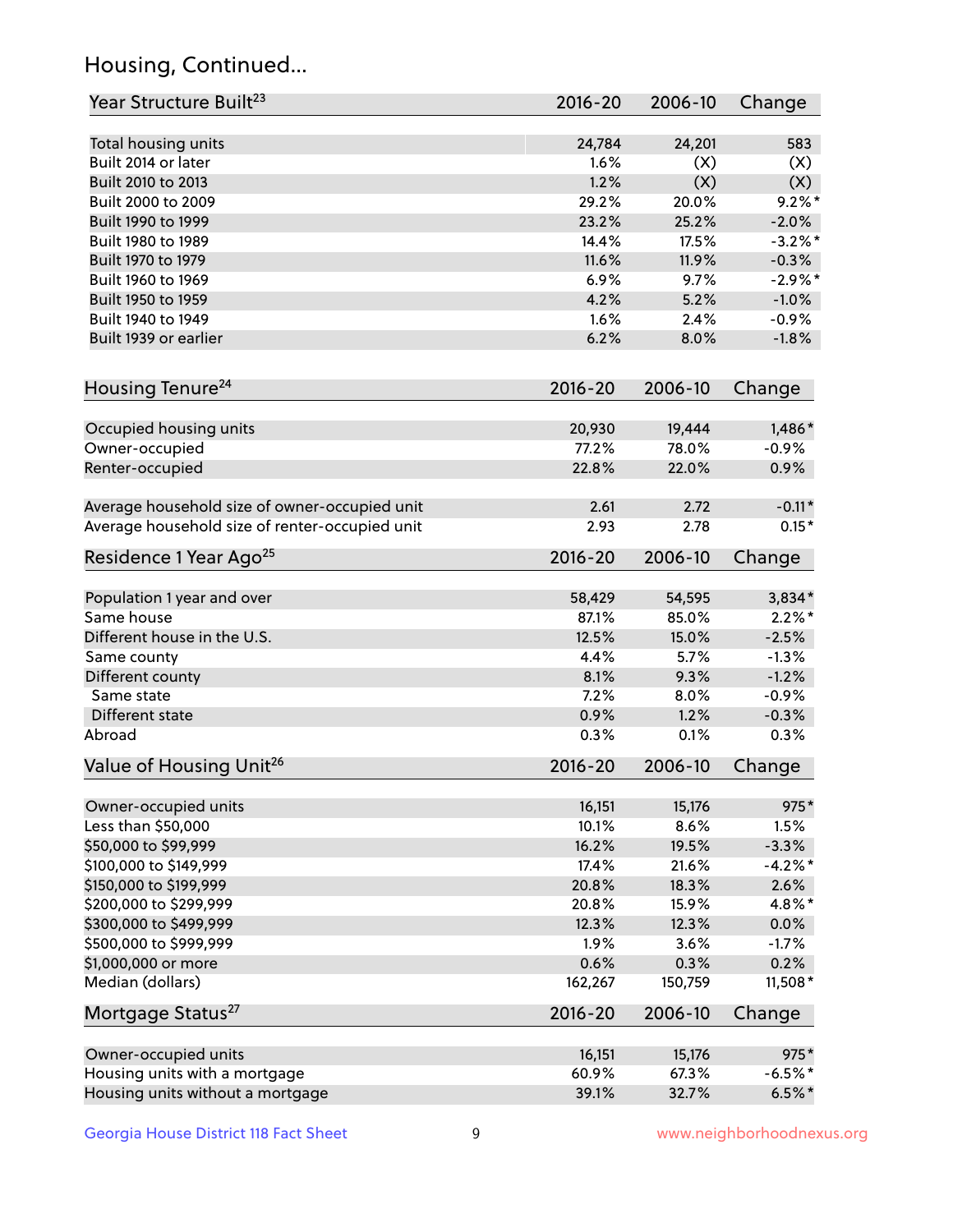## Housing, Continued...

| Selected Monthly Owner Costs <sup>28</sup>                                            | 2016-20     | 2006-10 | Change      |
|---------------------------------------------------------------------------------------|-------------|---------|-------------|
| Housing units with a mortgage                                                         | 9,829       | 10,215  | $-386$      |
| Less than \$300                                                                       | 0.2%        | 0.6%    | $-0.4%$     |
| \$300 to \$499                                                                        | 1.6%        | 2.1%    | $-0.6%$     |
| \$500 to \$999                                                                        | 31.6%       | 27.0%   | 4.6%        |
| \$1,000 to \$1,499                                                                    | 40.9%       | 37.2%   | 3.7%        |
| \$1,500 to \$1,999                                                                    | 16.2%       | 17.5%   | $-1.2%$     |
| \$2,000 to \$2,999                                                                    | 8.3%        | 13.2%   | $-4.9%$     |
| \$3,000 or more                                                                       | 1.2%        | 2.4%    | $-1.2%$     |
| Median (dollars)                                                                      | 1,166       | 1,238   | $-72*$      |
| Housing units without a mortgage                                                      | 6,322       | 4,960   | $1,361*$    |
| Less than \$150                                                                       | 3.0%        | 3.6%    | $-0.7%$     |
| \$150 to \$249                                                                        | 10.1%       | 16.9%   | $-6.8%$     |
| \$250 to \$349                                                                        | 22.6%       | 28.7%   | $-6.1%$     |
| \$350 to \$499                                                                        | 31.9%       | 23.3%   | $8.5\%$ *   |
| \$500 to \$699                                                                        | 22.5%       | 17.8%   | 4.7%        |
| \$700 or more                                                                         | 10.0%       | 9.5%    | 0.4%        |
| Median (dollars)                                                                      | 404         | 354     | $51*$       |
| Selected Monthly Owner Costs as a Percentage of<br>Household Income <sup>29</sup>     | $2016 - 20$ | 2006-10 | Change      |
| Housing units with a mortgage (excluding units where<br>SMOCAPI cannot be computed)   | 9,750       | 10,205  | $-455$      |
| Less than 20.0 percent                                                                | 51.6%       | 37.4%   | 14.1%*      |
| 20.0 to 24.9 percent                                                                  | 14.9%       | 16.1%   | $-1.2%$     |
| 25.0 to 29.9 percent                                                                  | 8.5%        | 9.6%    | $-1.1%$     |
| 30.0 to 34.9 percent                                                                  | 6.6%        | 8.0%    | $-1.4%$     |
| 35.0 percent or more                                                                  | 18.5%       | 28.8%   | $-10.3\%$ * |
| Not computed                                                                          | 79          | 10      | 69          |
| Housing unit without a mortgage (excluding units where<br>SMOCAPI cannot be computed) | 6,230       | 4,909   | $1,321*$    |
| Less than 10.0 percent                                                                | 49.3%       | 44.8%   | 4.5%*       |
| 10.0 to 14.9 percent                                                                  | 17.2%       | 19.8%   | $-2.6%$     |
| 15.0 to 19.9 percent                                                                  | 12.8%       | 9.5%    | 3.3%        |
| 20.0 to 24.9 percent                                                                  | 6.5%        | 7.4%    | $-0.9%$     |
| 25.0 to 29.9 percent                                                                  | 3.1%        | 5.0%    | $-2.0%$     |
| 30.0 to 34.9 percent                                                                  | 3.7%        | 3.8%    | $-0.1%$     |
| 35.0 percent or more                                                                  | 7.3%        | 9.7%    | $-2.4%$     |
| Not computed                                                                          | 92          | 51      | 40          |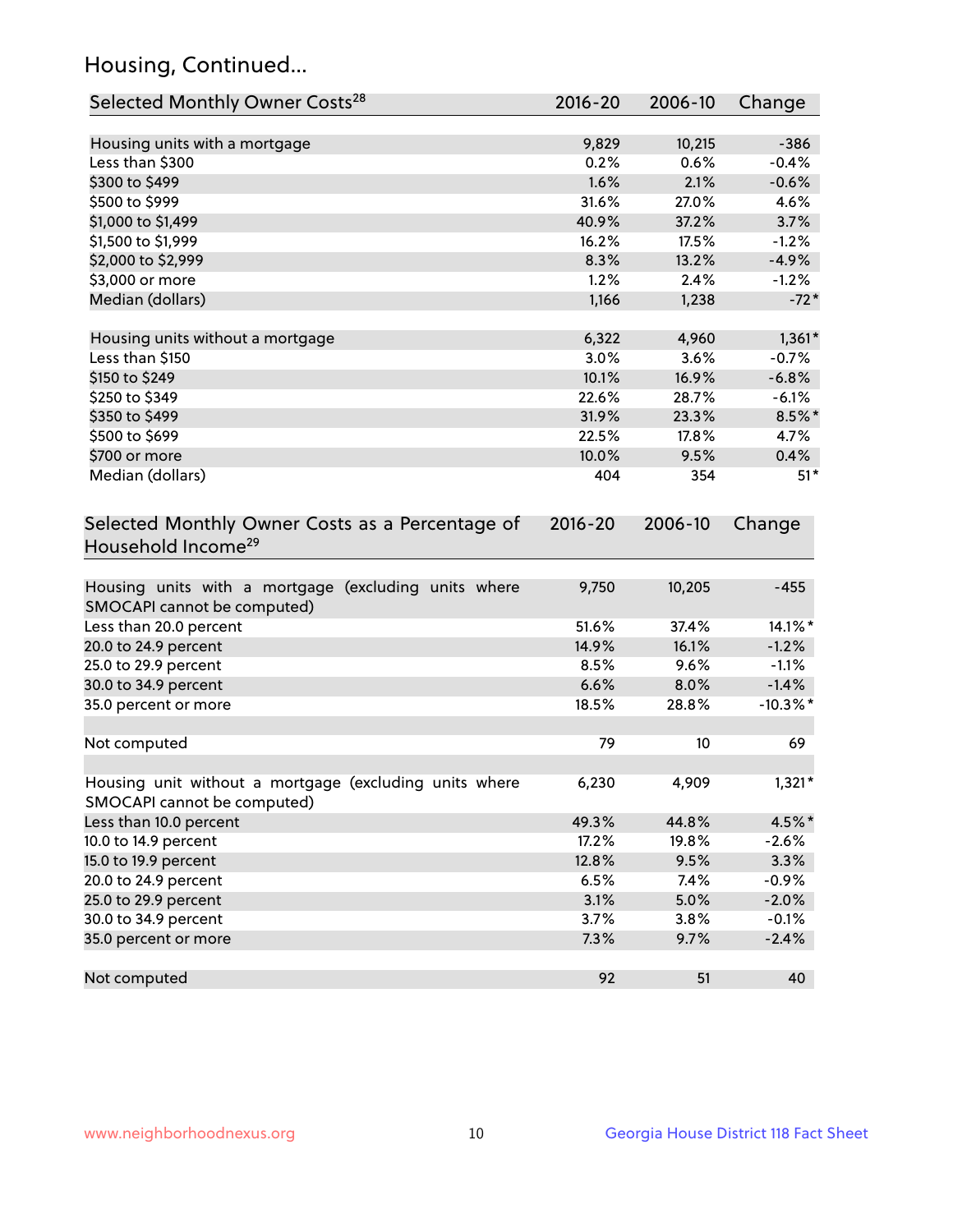### Housing, Continued...

| Gross Rent <sup>30</sup>                                     | 2016-20     | 2006-10  | Change  |
|--------------------------------------------------------------|-------------|----------|---------|
|                                                              |             |          |         |
| Occupied units paying rent                                   | 4,370       | 3,617    | 753*    |
| Less than \$200                                              | 3.2%        | 4.2%     | $-1.0%$ |
| \$200 to \$499                                               | 6.6%        | 15.6%    | $-9.0%$ |
| \$500 to \$749                                               | 23.2%       | 32.4%    | $-9.2%$ |
| \$750 to \$999                                               | 26.5%       | 26.8%    | $-0.2%$ |
| \$1,000 to \$1,499                                           | 30.8%       | $17.9\%$ | 12.9%   |
| \$1,500 to \$1,999                                           | $9.0\%$     | 2.7%     | 6.3%    |
| \$2,000 or more                                              | 0.6%        | 0.4%     | 0.2%    |
| Median (dollars)                                             | 926         | 777      | $149*$  |
|                                                              |             |          |         |
| No rent paid                                                 | 409         | 652      | $-243$  |
|                                                              |             |          |         |
| Gross Rent as a Percentage of Household Income <sup>31</sup> | $2016 - 20$ | 2006-10  | Change  |

| Occupied units paying rent (excluding units where GRAPI | 4,350 | 3,518   | 832      |
|---------------------------------------------------------|-------|---------|----------|
| cannot be computed)                                     |       |         |          |
| Less than 15.0 percent                                  | 16.2% | 12.0%   | 4.2%     |
| 15.0 to 19.9 percent                                    | 14.1% | 10.8%   | 3.2%     |
| 20.0 to 24.9 percent                                    | 16.6% | 10.4%   | 6.2%     |
| 25.0 to 29.9 percent                                    | 12.6% | 16.0%   | $-3.4%$  |
| 30.0 to 34.9 percent                                    | 9.5%  | $8.9\%$ | 0.6%     |
| 35.0 percent or more                                    | 31.0% | 41.9%   | $-10.9%$ |
|                                                         |       |         |          |
| Not computed                                            | 429   | 751     | $-321*$  |

### Transportation

| Commuting to Work <sup>32</sup>           | 2016-20 | 2006-10 | Change     |
|-------------------------------------------|---------|---------|------------|
|                                           |         |         |            |
| Workers 16 years and over                 | 23,328  | 23,167  | 161        |
| Car, truck, or van - drove alone          | 81.8%   | 79.6%   | 2.1%       |
| Car, truck, or van - carpooled            | 10.7%   | 13.8%   | $-3.1\%$ * |
| Public transportation (excluding taxicab) | 0.5%    | 0.7%    | $-0.3%$    |
| Walked                                    | 0.3%    | 0.9%    | $-0.6%$    |
| Other means                               | $1.6\%$ | $0.9\%$ | 0.7%       |
| Worked at home                            | 5.2%    | 4.0%    | 1.1%       |
|                                           |         |         |            |
| Mean travel time to work (minutes)        | 34.6    | 32.5    | $2.1*$     |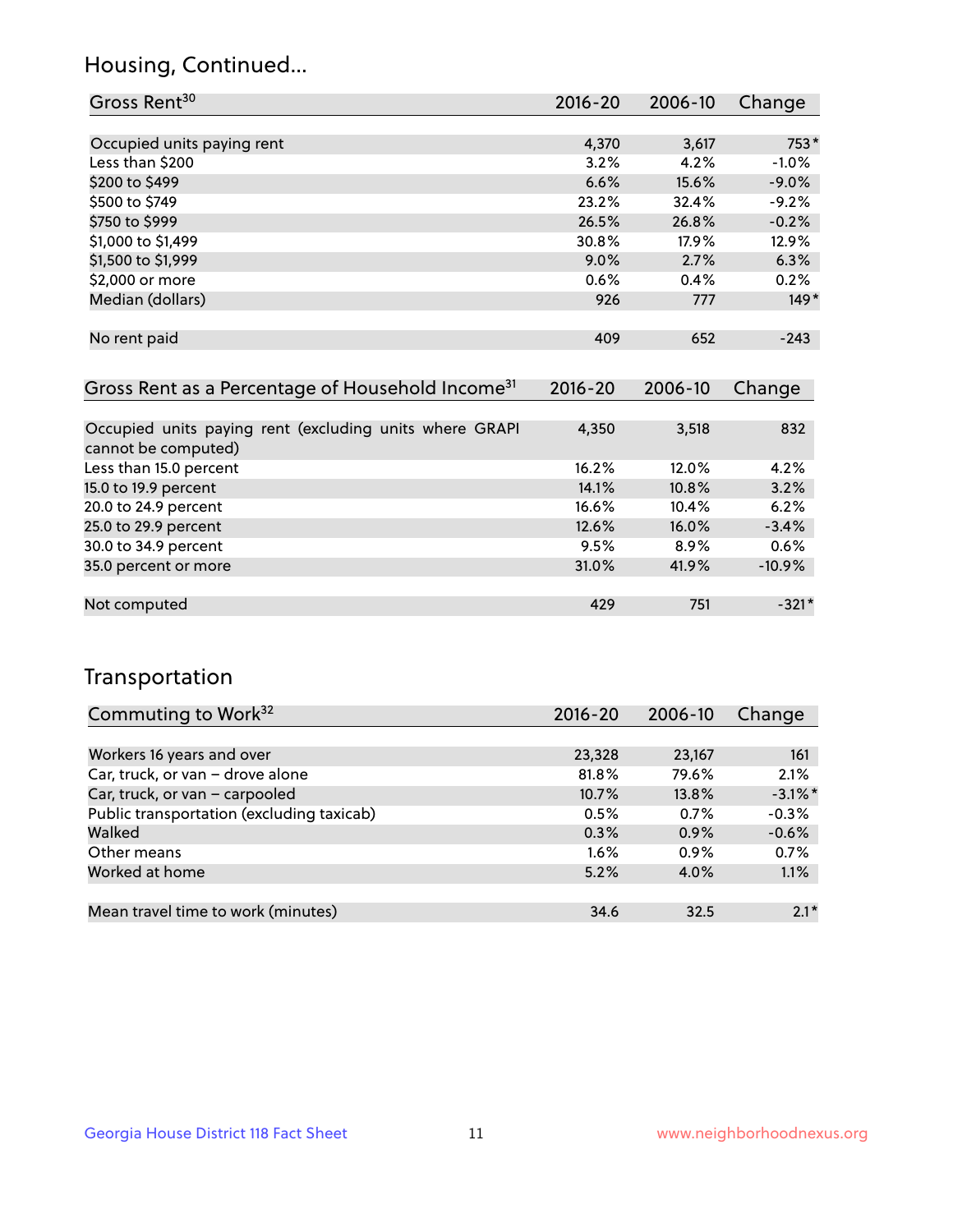## Transportation, Continued...

| Vehicles Available <sup>33</sup> | 2016-20 | 2006-10 | Change     |
|----------------------------------|---------|---------|------------|
|                                  |         |         |            |
| Occupied housing units           | 20,930  | 19,444  | $1,486*$   |
| No vehicles available            | 2.9%    | 5.6%    | $-2.7\%$ * |
| 1 vehicle available              | 25.5%   | 25.9%   | $-0.3%$    |
| 2 vehicles available             | 37.1%   | 38.2%   | $-1.1%$    |
| 3 or more vehicles available     | 34.5%   | 30.3%   | 4.2%       |

#### Health

| Health Insurance coverage <sup>34</sup>                 | 2016-20 |
|---------------------------------------------------------|---------|
|                                                         |         |
| Civilian Noninstitutionalized Population                | 56,069  |
| With health insurance coverage                          | 88.5%   |
| With private health insurance coverage                  | 62.8%   |
| With public health coverage                             | 39.0%   |
| No health insurance coverage                            | 11.5%   |
| Civilian Noninstitutionalized Population Under 19 years | 14,558  |
| No health insurance coverage                            | 6.0%    |
| Civilian Noninstitutionalized Population 19 to 64 years | 32,215  |
| In labor force:                                         | 23,001  |
| Employed:                                               | 21,995  |
| With health insurance coverage                          | 87.1%   |
| With private health insurance coverage                  | 83.7%   |
| With public coverage                                    | 7.5%    |
| No health insurance coverage                            | 12.9%   |
| Unemployed:                                             | 1,006   |
| With health insurance coverage                          | 48.6%   |
| With private health insurance coverage                  | 33.6%   |
| With public coverage                                    | 34.1%   |
| No health insurance coverage                            | 51.4%   |
| Not in labor force:                                     | 9,213   |
| With health insurance coverage                          | 77.7%   |
| With private health insurance coverage                  | 43.6%   |
| With public coverage                                    | 40.4%   |
| No health insurance coverage                            | 22.3%   |